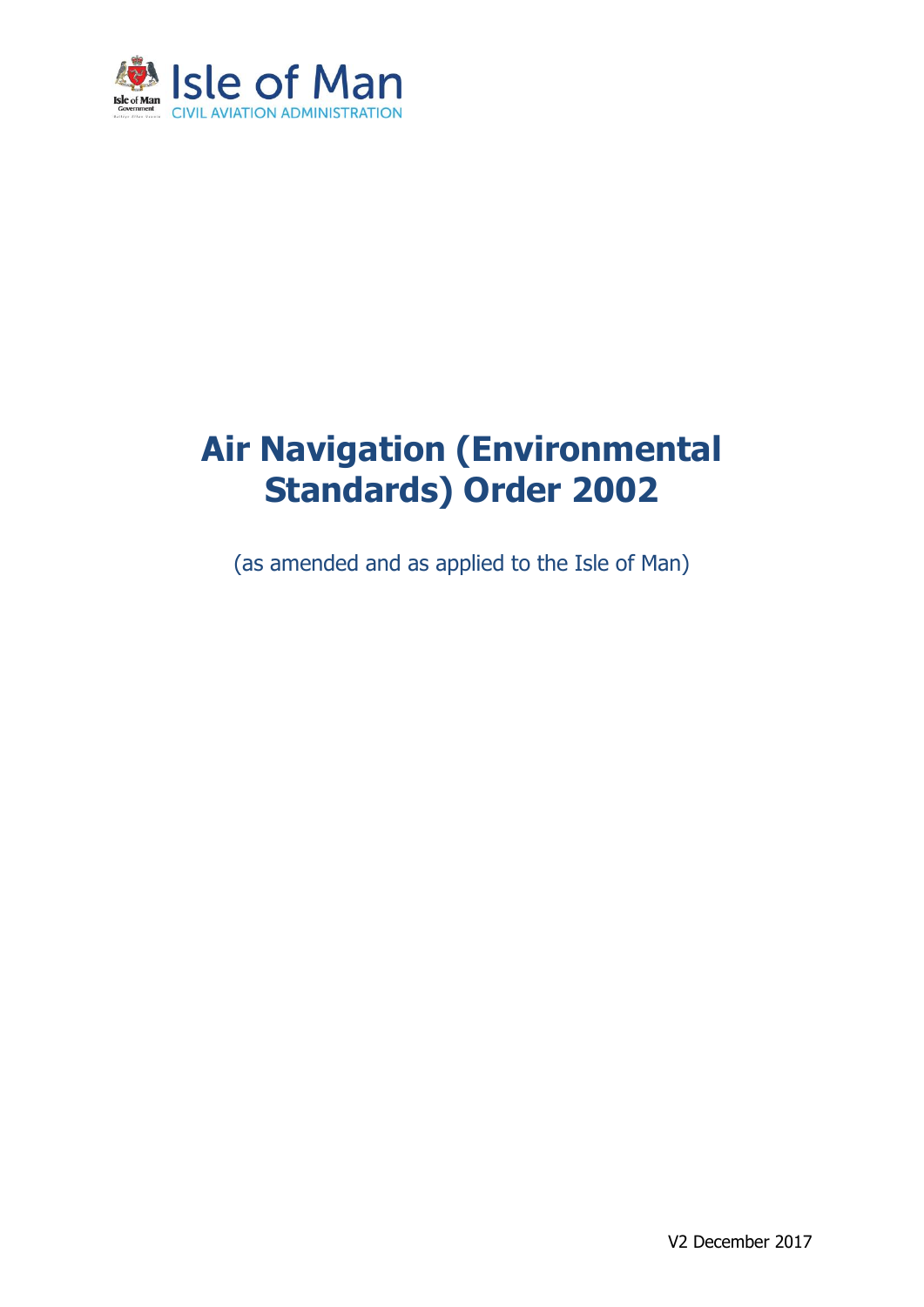

<span id="page-1-0"></span>**Contents** 

## **Table of Contents**

| Contents |                                                                                  |  |  |  |
|----------|----------------------------------------------------------------------------------|--|--|--|
|          |                                                                                  |  |  |  |
| Foreword | Ϊij                                                                              |  |  |  |
|          |                                                                                  |  |  |  |
| 1.       |                                                                                  |  |  |  |
| 3.       |                                                                                  |  |  |  |
|          |                                                                                  |  |  |  |
| 4.       |                                                                                  |  |  |  |
| 5.       | Issue of noise certificate by the Department and validity of noise certificate 2 |  |  |  |
| 6.       |                                                                                  |  |  |  |
| 7.       |                                                                                  |  |  |  |
|          |                                                                                  |  |  |  |
| 8.       |                                                                                  |  |  |  |
| 9.       |                                                                                  |  |  |  |
| 10.      | Unburned hydrocarbons, carbon monoxide and oxides of nitrogen emission           |  |  |  |
| 11.      |                                                                                  |  |  |  |
| 12.      |                                                                                  |  |  |  |
| 13.      |                                                                                  |  |  |  |
|          |                                                                                  |  |  |  |
| 14.      |                                                                                  |  |  |  |
| 15.      |                                                                                  |  |  |  |
| 16.      |                                                                                  |  |  |  |
|          |                                                                                  |  |  |  |
| 17.      | Offences in relation to noise certificates and emissions certification 8         |  |  |  |
| 18.      |                                                                                  |  |  |  |
| 19.      |                                                                                  |  |  |  |
| 20.      |                                                                                  |  |  |  |
| 21.      |                                                                                  |  |  |  |
| 22.      |                                                                                  |  |  |  |
| 23.      |                                                                                  |  |  |  |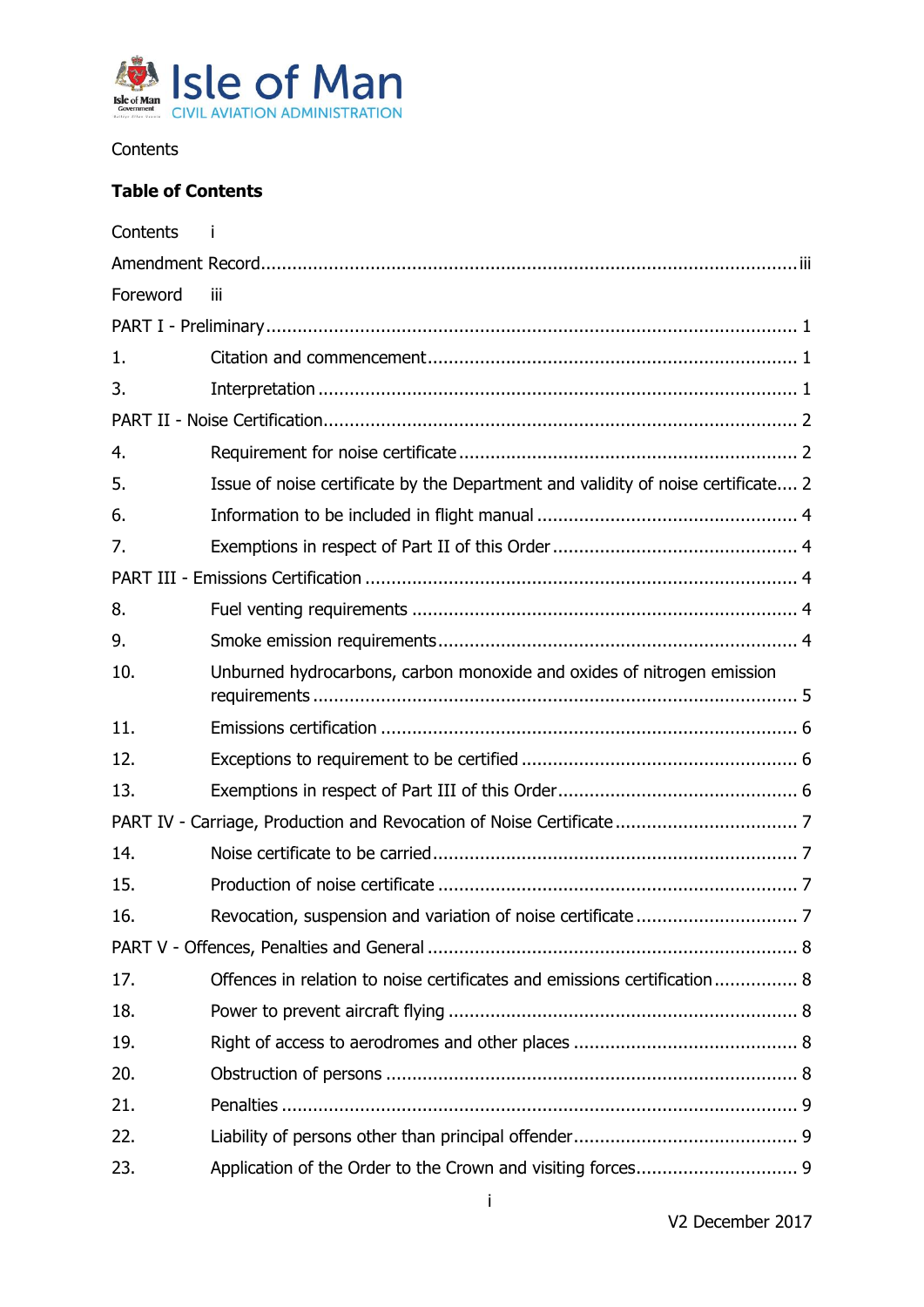

| 24.          |  |
|--------------|--|
|              |  |
| SCHEDULE 111 |  |
| SCHEDULE 211 |  |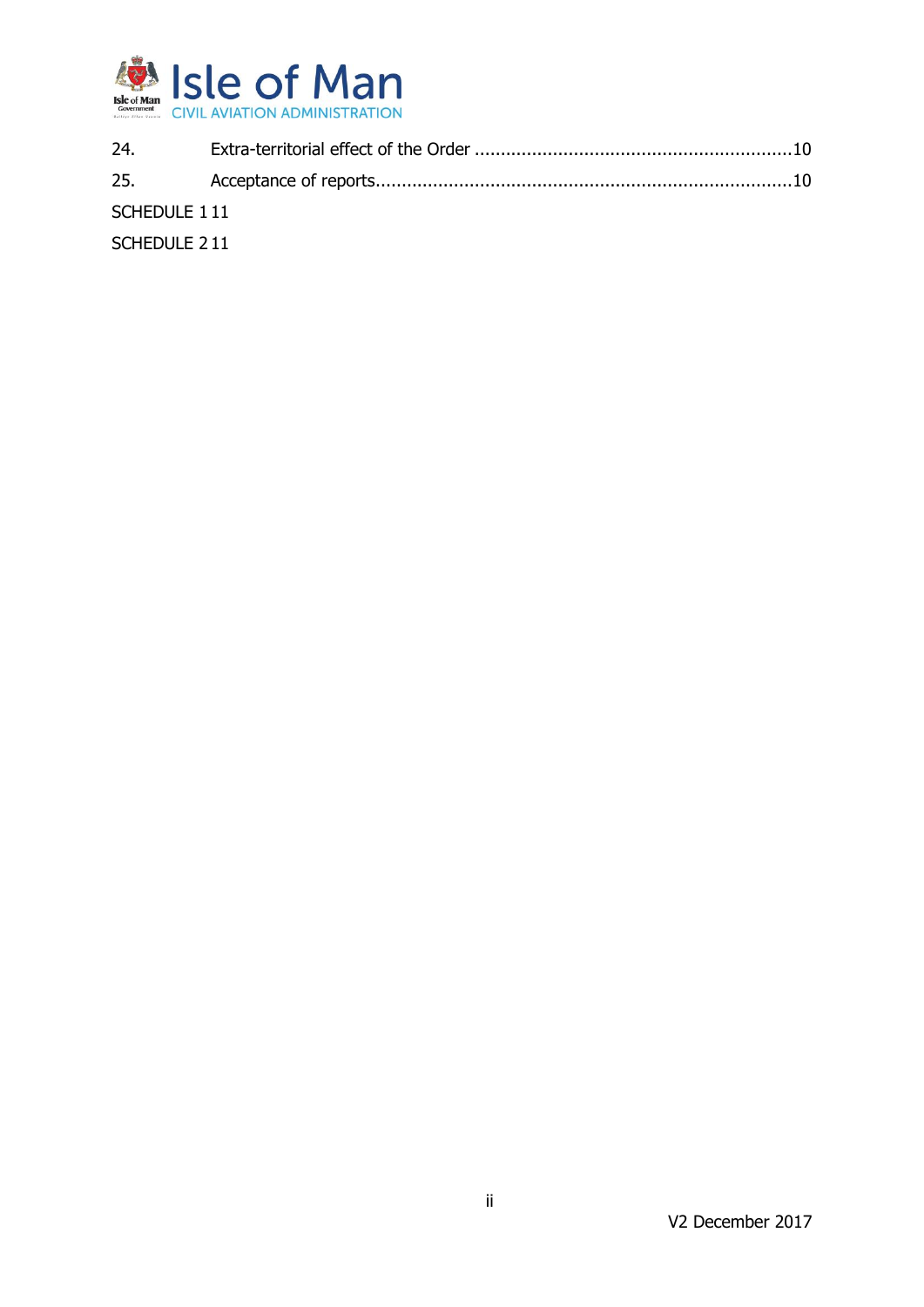

#### <span id="page-3-0"></span>Amendment Record

| Version | Date        | <b>Details</b>                                              |  |
|---------|-------------|-------------------------------------------------------------|--|
|         | August 2017 |                                                             |  |
|         | Dec 2017    | Change in interpretation of "the Department" resulting from |  |
|         |             | the Transfer of Functions (Economic Development and         |  |
|         |             | Education) Order 2017 (SD 2017/0325)                        |  |

#### <span id="page-3-1"></span>Foreword

- 1. This document has been prepared to provide stakeholders with an easy reference working copy of the Air Navigation (Environmental Standards) Order 2002 'as amended' and 'as applied to the Isle of Man'. It is edited by the Isle of Man Civil Aviation Administration. However, Courts of Law will refer only to the source regulatory material.
- 2. The document content is compiled from the following regulations:
	- (a) Isle of Man Statutory Document No 909/06 The Civil Aviation (Subordinate Legislation) (Application) Order 2006.
	- (b) UK Statutory Instrument 2002 No 798 The Air Navigation (Environmental Standards) Order 2002.
- 3. This document will be updated regularly to take into account further amendments.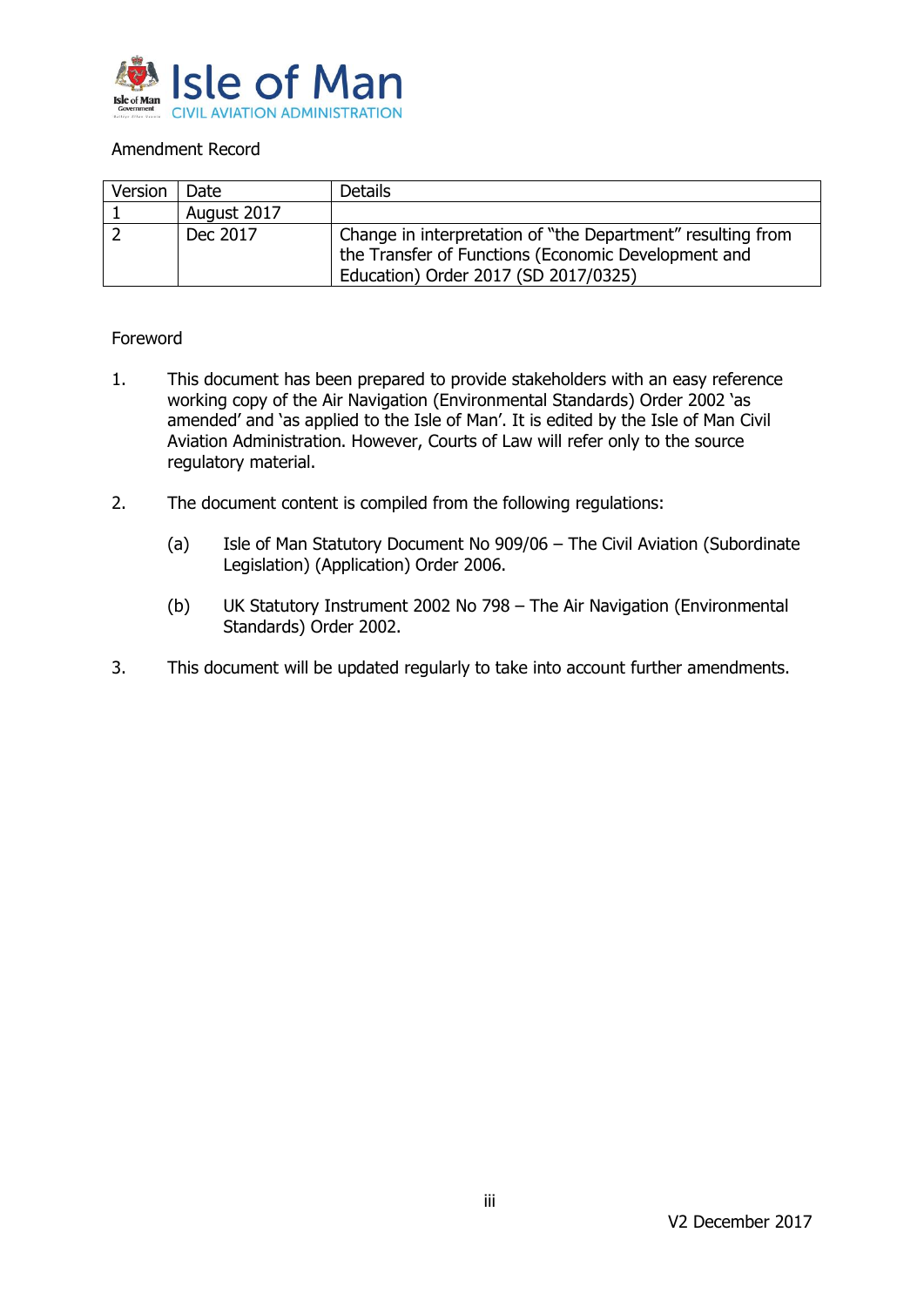

#### <span id="page-4-0"></span>PART I - Preliminary

<span id="page-4-1"></span>1. Citation and commencement

This Order may be cited as the Air Navigation (Environmental Standards) Order 2002.

- 2. *[omitted]*
- <span id="page-4-2"></span>3. Interpretation
- (1) In this Order -

**"adversely"** means, for the purpose of the definition of "derived version" an increase by more than 0.3dB to any one of the noise certification levels;

**"aircraft type certificate"** means a certificate indicating that the type of aircraft to which the certificate refers is acceptable for airworthiness certification;

**"authorised person"** means any constable and any person authorised by the Department (whether by name or by class or description) either generally or in relation to a particular case or class of cases;

**"the Department"** means the Department of Economic Development;

**"derived version"** means an aircraft which, from the point of view of airworthiness, is similar to the aircraft in respect of which a noise type certificate has been granted but incorporates changes in type design which may affect its noise characteristics adversely;

**"jet aeroplane"** means an aeroplane powered by turbo jet engines or turbo fan engines;

**"noise certificate"** means a certificate issued by the Department in accordance with article 5 or a certificate or other document issued or validated in accordance with article 4;

**"noise type certificate"** means a certificate indicating that the type of aircraft to which the certificate refers is acceptable for noise certification;

**"prescribed"** means prescribed by regulations made by the Department under this Order;

**"rated output"** has the meaning specified in Part I, Chapter 1 of Volume II of Annex 16;

**"smoke"** means the carbonaceous materials in exhaust emissions which obscure the transmission of light;

**"subsonic aeroplane"** means an aeroplane which is incapable of sustaining level flight at a speed in excess of flight mach 1.0;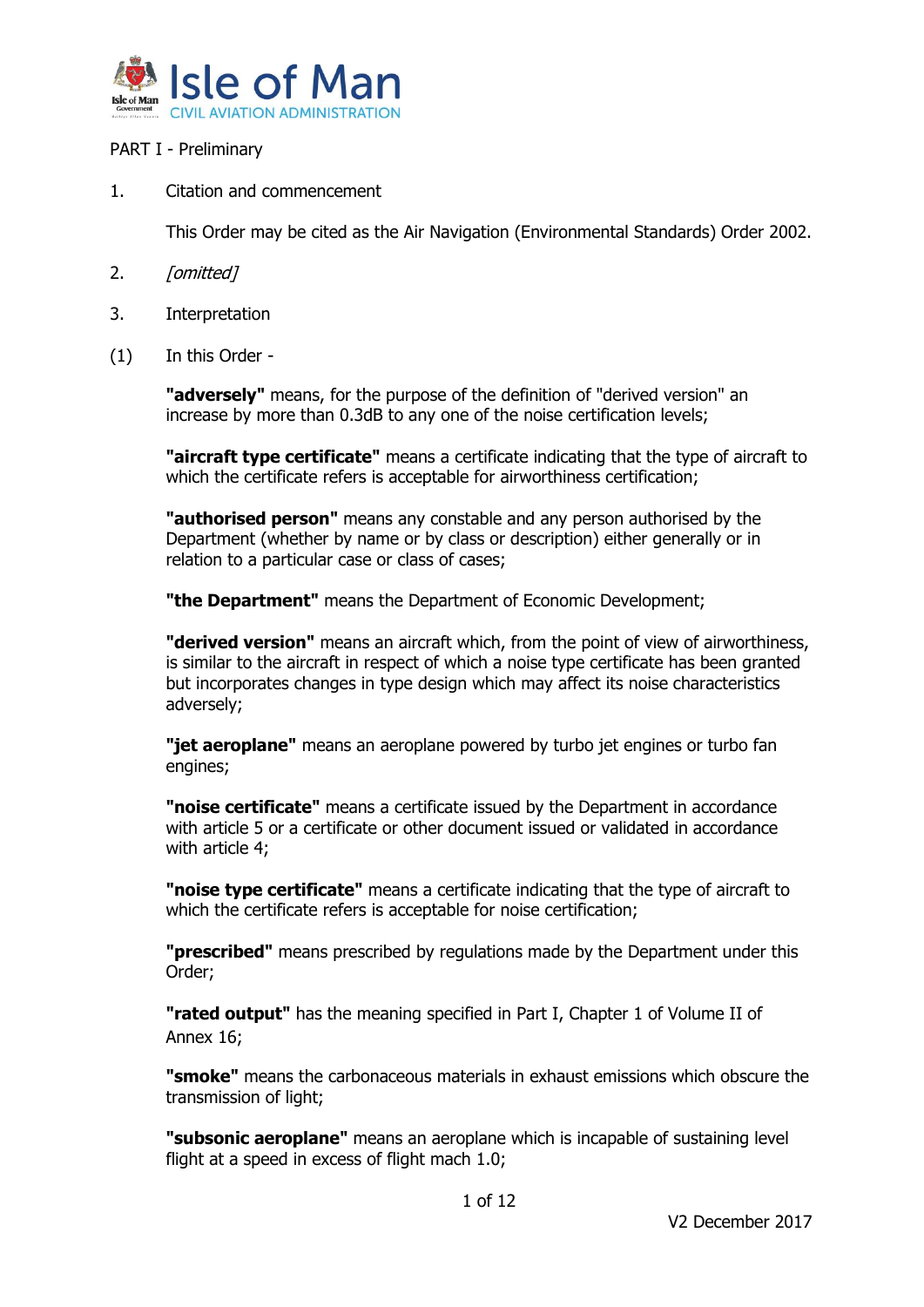

**"supersonic aeroplane"** means an aeroplane which is capable of sustaining level flight at a speed in excess of flight mach 1.0;

**"Volume I of Annex 16"** means the third edition - July 1993 of Volume I of Annex 16 to the Chicago Convention as amended by Amendment 6 dated 4th November 1999;

**"Volume II of Annex 16"** means the second edition - July 1993 of Volume II of Annex 16 to the Chicago Convention as amended by Amendment 3 dated 20th March 1997, Amendment 4 dated 4th November 1999, Supplement dated 31st December 1994 and Amendment to Supplement dated 25th March 1999.

(2) Other expressions used in this Order and in the Air Navigation Order 2005 shall have the same meaning in this Order as they have in that Order.

<span id="page-5-0"></span>PART II - Noise Certification

<span id="page-5-1"></span>4. Requirement for noise certificate

(1) This article shall apply to every aircraft of a description specified in column 1 of the Table in Schedule 2.

(2) An aircraft to which this article applies shall not land or take off in the Isle of Man unless:

- (a) there is in force in respect of that aircraft a noise certificate:
	- (i) issued by the Department in accordance with article 5; or
	- $(iii)$  *[omitted]*
	- (iii) issued or validated by the competent authority of the Contracting State in which the aircraft is registered in accordance with the Chicago Convention; and
- (b) any conditions subject to which the certificate was issued or validated are complied with.
- (3) The foregoing prohibition shall not apply to:
	- (a) an aircraft flying in accordance with the "A Conditions" or the "B Conditions" set forth in Schedule 2 to the Air Navigation (Isle of Man) Order 2007; or
	- (b) an aircraft landing or taking-off at a prescribed place.
- <span id="page-5-2"></span>5. Issue of noise certificate by the Department and validity of noise certificate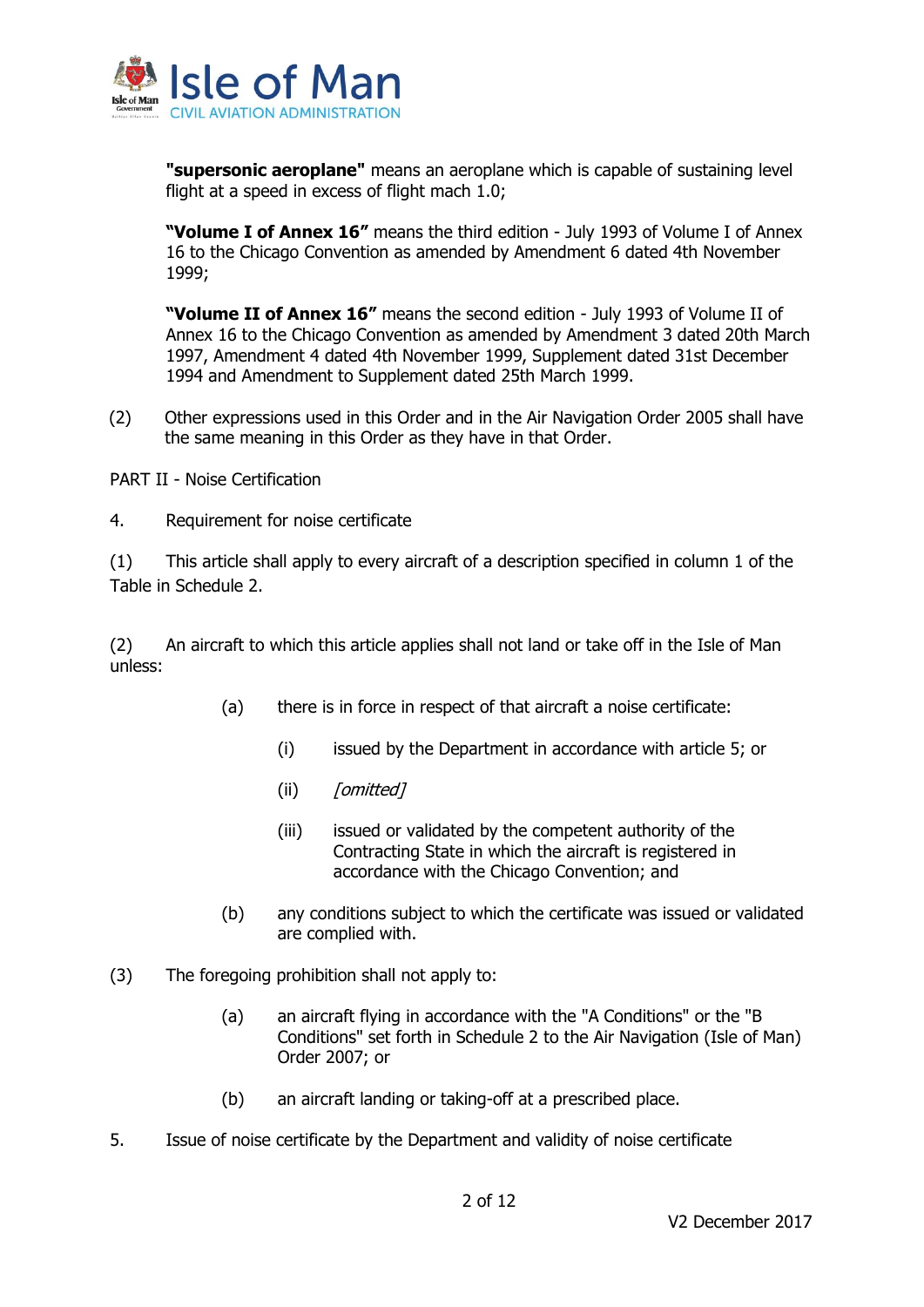

(1)

- (a) The Department shall issue a noise certificate in respect of any aircraft registered in the Isle of Man described in Column 1 of the Table in Schedule 2 if it is satisfied that the aircraft complies with the applicable standards specified or referred to in Column 2 of that Table in relation to the noise made by the aircraft.
- (b) For the purposes of sub-paragraph (a) the applicant for a certificate shall furnish such evidence and submit the aircraft to such flying trials and other tests as the Department may require.

(2) The Department shall issue every noise certificate subject to a condition as to the maximum total weights at which the aircraft may land or take-off and may issue such a certificate subject to such other conditions relating to standards as to noise as it thinks fit.

(3) Subject to paragraph (4) and article 16, a noise certificate issued under this article shall remain in force without limit of time.

(4) A noise certificate issued under this article shall cease to be valid for the purposes of article 4:

- (a) if the aircraft or any part of it is modified in any way which affects the ability of the aircraft to comply with the noise standards required by this Order, except if such modification is in a manner and with material of a type approved by the Department for the purposes of this Part of this Order either generally or in relation to a class of aircraft or to a particular aircraft;
- (b) until the satisfactory completion of any inspection or test of the aircraft required by the Department to be made for the purpose of ascertaining whether the aircraft continues to comply with the noise standards required by this Order.

(5) For the purposes of determining the noise standard applicable to an aircraft where the interval between:

- (a) the application for a type certificate and the first issue of a certificate of airworthiness for an aircraft of that type, or
- (b) the application for a change of type design and the first issue of a certificate of airworthiness for an aircraft of that type as modified,

exceeds 5 years, the date on which the application for a type certificate or a change of type design was made shall, unless the Department in a particular case otherwise directs, be deemed to be 5 years before the date of the first issue of the certificate of airworthiness.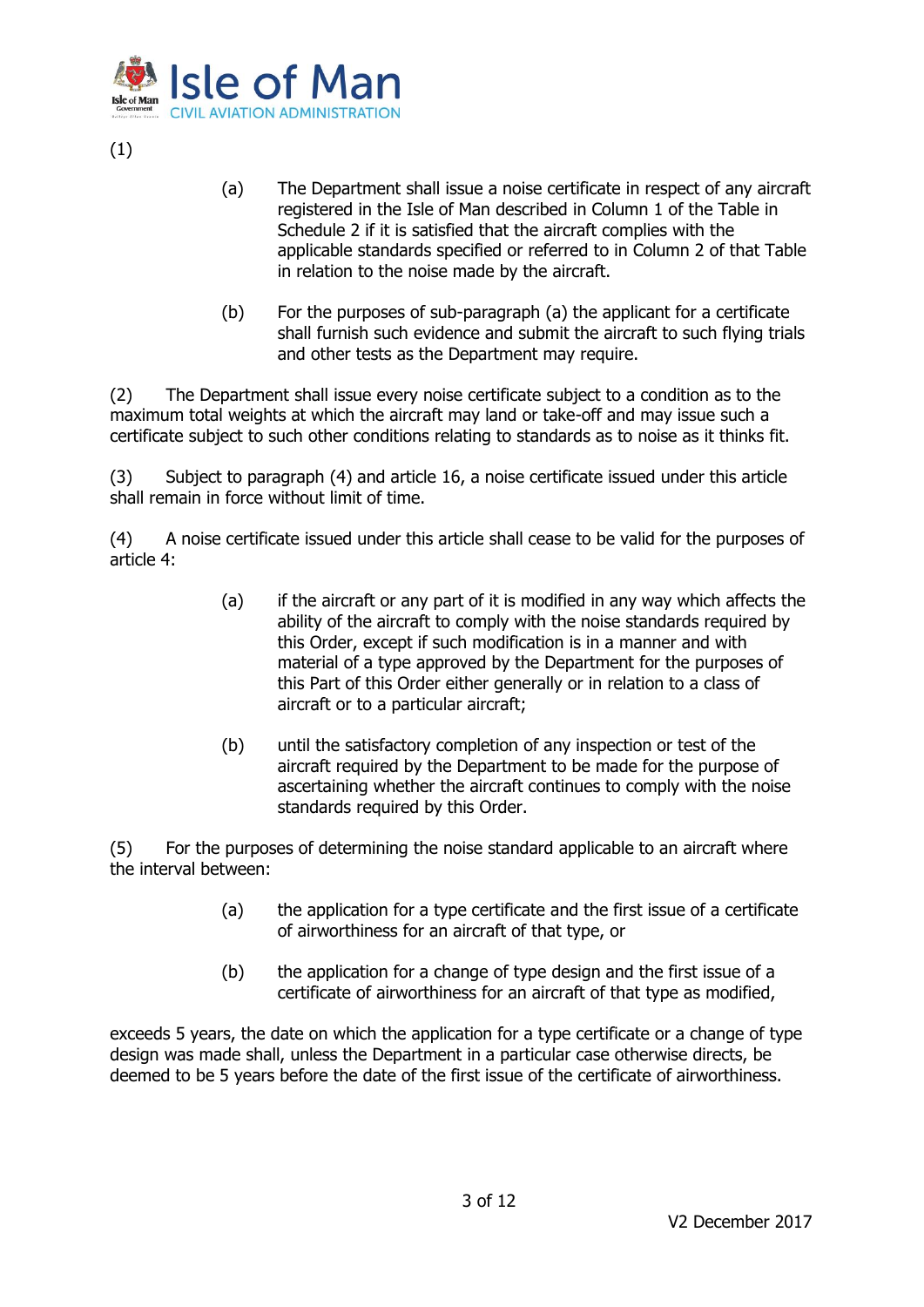

- <span id="page-7-0"></span>6. Information to be included in flight manual
	- (a) This article shall apply to any aircraft registered in the Isle of Man in respect of which by virtue of this Order a noise certificate is required to be carried.
	- (b) An aircraft to which this article applies shall not fly unless the flight manual in respect of that aircraft includes the information specified in Part II, Chapter 1 of Volume I of Annex 16.
- <span id="page-7-1"></span>7. Exemptions in respect of Part II of this Order

The Department, after consultation with the Secretary of State, may exempt from any of the provisions of this Part of this Order any aircraft or persons or classes of aircraft or persons, either absolutely or subject to such conditions as it thinks fit.

<span id="page-7-2"></span>PART III - Emissions Certification

- <span id="page-7-3"></span>8. Fuel venting requirements
- (1) This article shall apply to
	- (a) every jet aircraft in respect of which a certificate of airworthiness was first issued on or after 18th February 1982; and
	- (b) every aircraft to which paragraph  $(1)(a)$  does not apply but which is powered by one or more than one turbojet engine or turbofan engine where the date of manufacture of any such engine was on or after 18th February 1982.

(2) Subject to article 12, an aircraft to which this article applies shall not land or take-off in the Isle of Man unless it individually or is of a type which has been certified in accordance with article 11 as complying with the requirements relating to fuel venting specified in paragraph (3) and it is fitted with the engines specified in the emissions certification issued under article 11.

(3) The requirements referred to in paragraph (2) are that the aircraft is individually or is of a type which, when fitted with the type of engine specified in the emissions certification designed and constructed to prevent the intentional discharge into the atmosphere of liquid fuel from the fuel nozzle manifolds resulting from the process of engine shutdown following normal flight or ground operations.

- <span id="page-7-4"></span>9. Smoke emission requirements
- (1) This article shall apply to
	- (a) every subsonic aeroplane powered by one or more than one turbojet engine or turbofan engine where the date of manufacture of any such engine was on or after 1st January 1983; and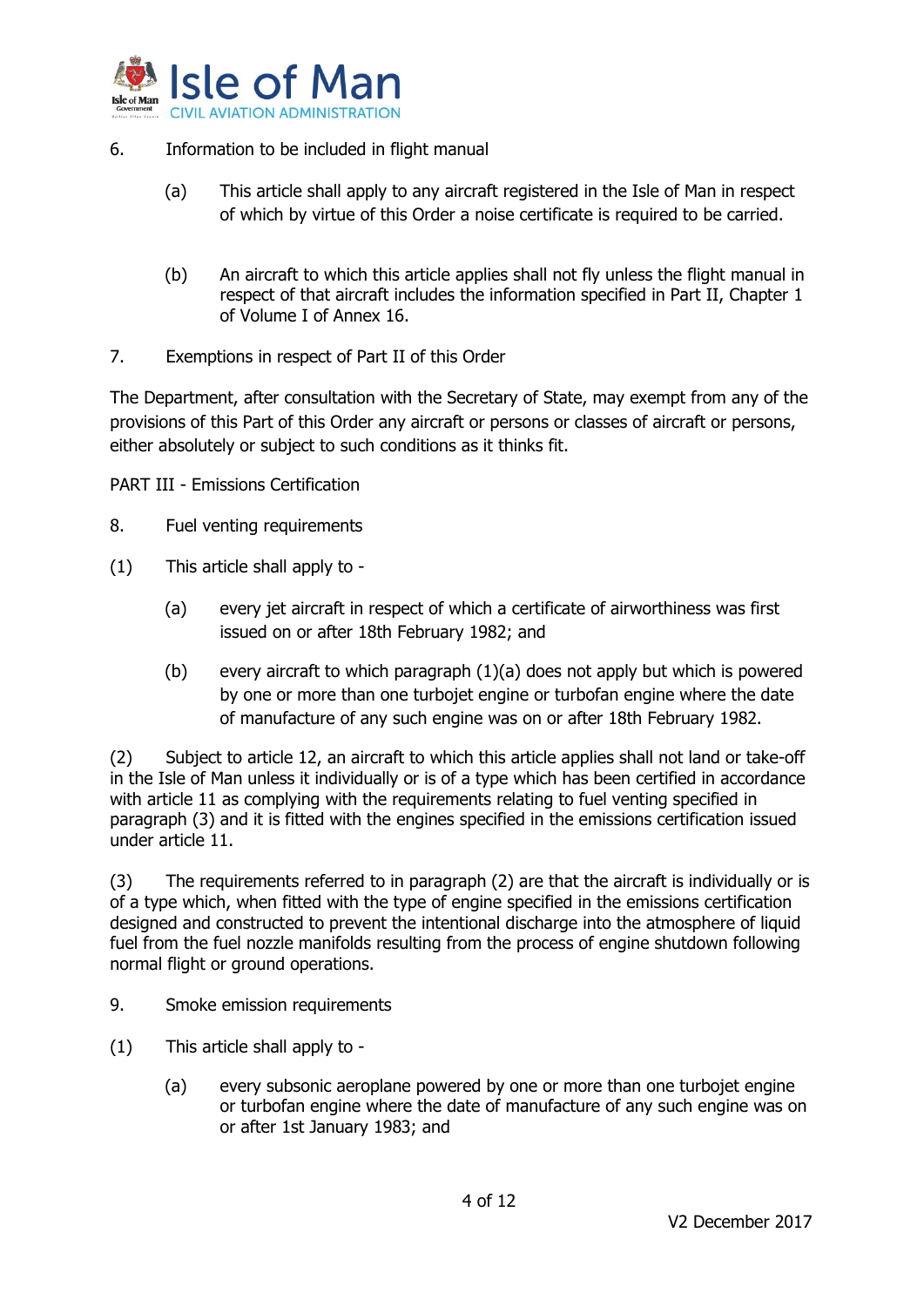

(b) every supersonic aeroplane powered by one or more than one turbojet engine or turbofan engine where the date of manufacture of any such engine was on or after 18th February 1982.

(2) Subject to article 12, an aeroplane to which this article applies shall not land or takeoff in the Isle of Man unless every engine of the description contained in paragraph (1) which is fitted to the aeroplane is of a type which has been certified in accordance with article 11 as complying with requirements relating to smoke emission specified in paragraph (3).

- (3) The requirements referred to in paragraph (2) are
	- (a) for turbojet engines or turbofan engines fitted to subsonic aeroplanes those specified in Part III, Chapter 2 of Volume II of Annex 16; and
	- (b) for turbojet engines or turbofan engines fitted to supersonic aeroplanes those specified in Part III, Chapter 3 of Volume II of Annex 16.
- <span id="page-8-0"></span>10. Unburned hydrocarbons, carbon monoxide and oxides of nitrogen emission requirements
- (1) Subject to paragraph (4) this article shall apply to
	- (a) every turbojet engine and every turbofan engine intended for the propulsion of aeroplanes only at subsonic speeds the rated output of which is greater than 26.7 kilonewtons and the date of manufacture of which was on or after 1st January 1986;
	- (b) every turbojet engine and every turbofan engine intended for the propulsion of aeroplanes at supersonic speeds, the date of manufacture of which was on or after 18th February 1982; and
	- (c) every aeroplane which is powered by one or more than one turbojet engine or turbofan engine described in sub-paragraphs (a) or (b).

(2) Subject to paragraph (4) and article 12, an aeroplane to which this article applies shall not land or take-off in the Isle of Man unless every engine of the description contained in paragraph  $(1)(a)$  or paragraph  $(1)(b)$  which is fitted to the aeroplane is of a type which has been certified in accordance with article 11 as complying with the requirements specified in paragraph (3) relating to the emission of unburned hydrocarbons, carbon monoxide and oxides of nitrogen.

- (3) The requirements referred to in paragraph (2) are
	- (a) for turbojet engines or turbofan engines intended for propulsion of aeroplanes only at subsonic speeds, the requirements specified in Part III, Chapter 2 of Volume II of Annex 16;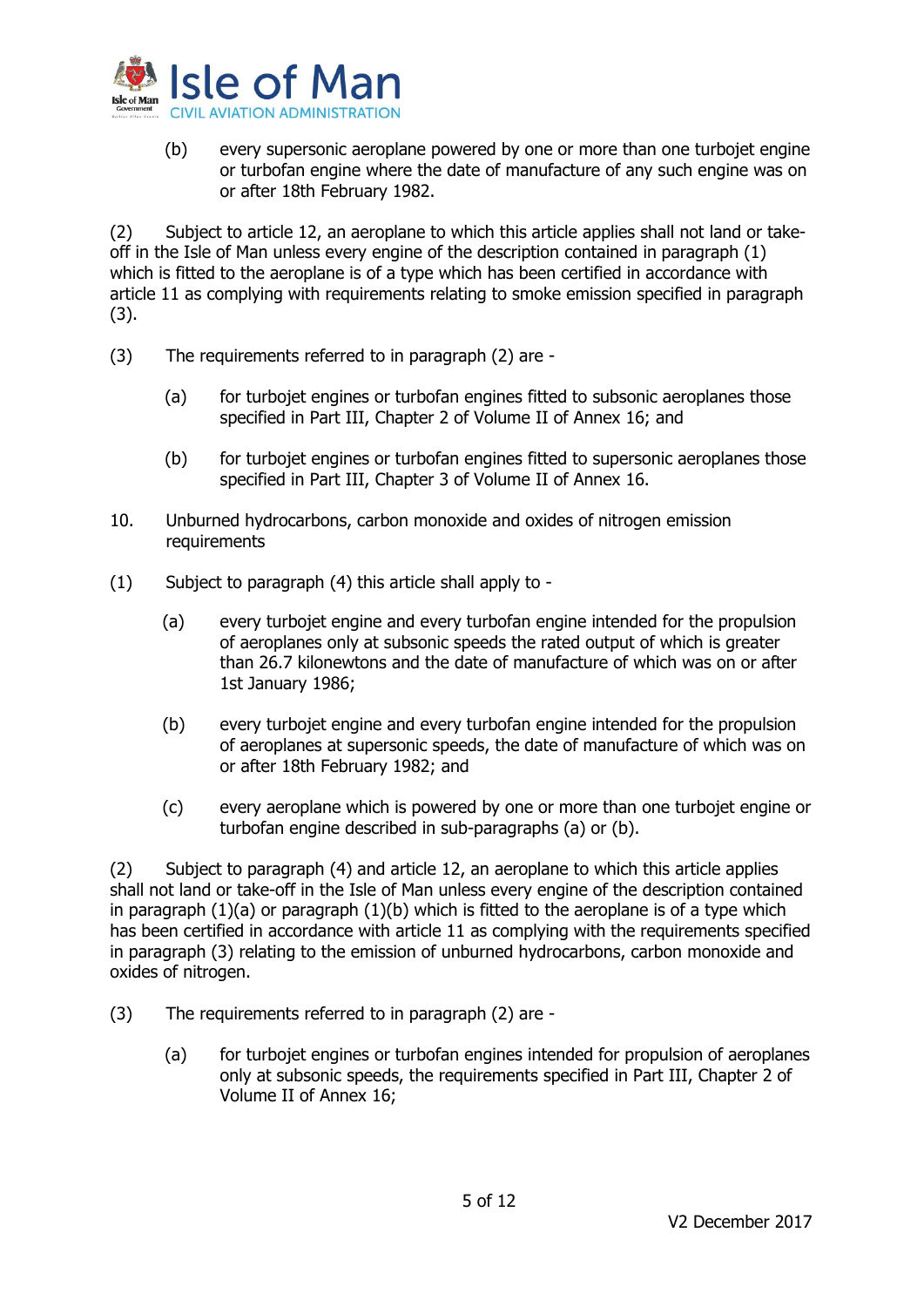

- (b) for turbojet engines or turbofan engines intended for propulsion of aeroplanes at supersonic speeds, the requirements specified in Part III, Chapter 3 of Volume II of Annex 16.
- (4)
- (a) The Department may grant an exemption from the requirements referred to in paragraph (2) in respect of any engine manufactured after 31st December 1999 and in respect of which the Department is satisfied that not more than 50 engines of that type will be manufactured after that date;
- (b) An exemption granted in accordance with sub-paragraph (a) shall cease to be valid immediately upon a manufacturer producing more than 50 engines of the type in question after 31st December 1999.
- <span id="page-9-0"></span>11. Emissions certification
- (1) Certification required by this Part of this Order shall be issued
	- (a) in the case of an aircraft registered in the Isle of Man by the Department in accordance with paragraph (2); or
	- (b) in the case of any other aircraft by the competent authority of a Contracting State in which the aircraft is registered in accordance with the Chicago Convention.

(2) The Department shall certify a type of aircraft, turbojet engine, or turbofan engine if it is of the opinion that the type in question complies with the requirements specified in article  $8(3)$ ,  $9(3)$  or  $10(3)$  as the case may be.

(3) The applicant for certification to be issued by the Department pursuant to paragraph (1)(a) shall furnish such evidence and subject aircraft or engines of a type in respect of which the application has been made to such tests as the CAA may require.

<span id="page-9-1"></span>12. Exceptions to requirement to be certified

The requirement to be certified in accordance with this Part of this Order shall not apply to -

- (a) an aircraft flying in accordance with the "A Conditions" or the "B Conditions" set forth in Schedule 2 to the Air Navigation (Isle of Man) Order 2007; or
- (b) an aircraft landing or taking off at a prescribed place.
- <span id="page-9-2"></span>13. Exemptions in respect of Part III of this Order

The Department, after consultation with the Secretary of State, may exempt from any of the provisions of this Part of this Order any aircraft or engine or persons or classes of aircraft or engine or persons, either absolutely or subject to such conditions as it thinks fit.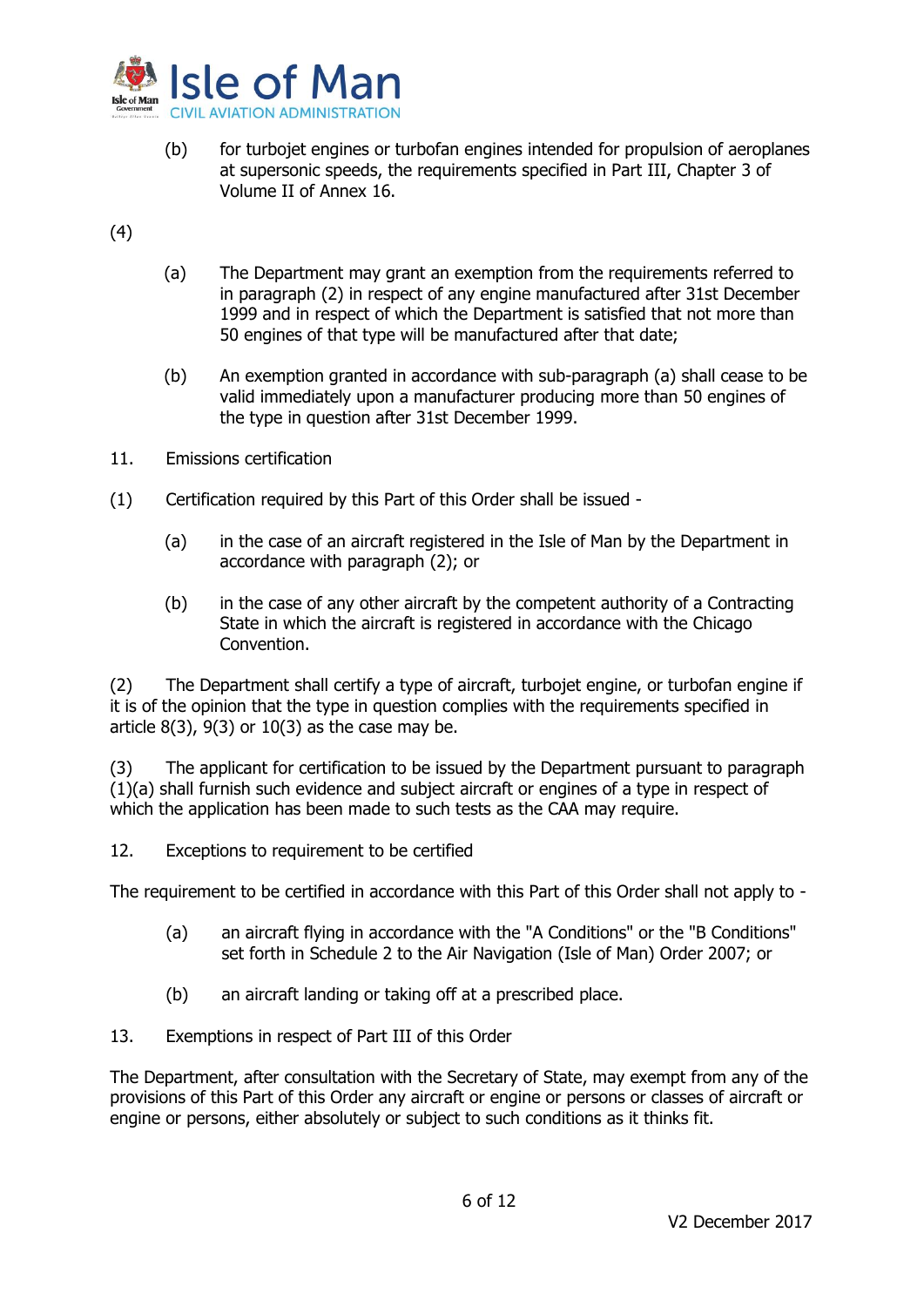

<span id="page-10-0"></span>PART IV - Carriage, Production and Revocation of Noise Certificate

- <span id="page-10-1"></span>14. Noise certificate to be carried
- (1) An aircraft shall not land or take-off in the Isle of Man unless it carries every noise certificate which it is required to carry under the law of the country in which it is registered other than any certificate which is required to be carried under regulation 18(1) or (2) of the Aeroplane Noise Regulations 1999.
- (2)
- (a) Subject to sub-paragraph (b), an aircraft registered in the Isle of Man shall, when in flight, carry every noise certificate which is required by this Order to be in force in respect of that aircraft.
- (b) If the flight is intended to begin and end at the same aerodrome in the Isle of Man, the certificate may be kept at that aerodrome instead of being carried in the aircraft.
- <span id="page-10-2"></span>15. Production of noise certificate

(1) Within a reasonable time after being requested to do so by the Department or an authorised person, the commander of an aircraft shall cause to be produced to the Department or that person every noise certificate in force in respect of that aircraft other than any certificate which may be required to be produced under regulation 18(3) of the Aeroplane Noise Regulations 1999.

(2) Within a reasonable time after being requested to do so by the Department or an authorised person, the operator of an aircraft shall cause to be produced to the Department or that person every noise certificate in force in respect of that aircraft other than any certificate which may be required to be produced under regulation 18(3) of the Aeroplane Noise Regulations 1999.

<span id="page-10-3"></span>16. Revocation, suspension and variation of noise certificate

(1) The Department may, if it thinks fit, provisionally suspend any noise certificate, exemption or other document issued under this Order pending inquiry into or consideration of the case.

(2) The Department may, after sufficient ground being shown to its satisfaction after due inquiry, revoke, suspend or vary any such certificate, exemption or other document.

(3) The holder or any person having the possession or custody of any noise certificate, exemption or other document which has been revoked, suspended or varied under this Order shall surrender it to the Department within a reasonable time after being required to do so by it.

(4) The breach of any condition subject to which any noise certificate, exemption or other document has been issued under this Order shall render the document invalid during the continuance of the breach.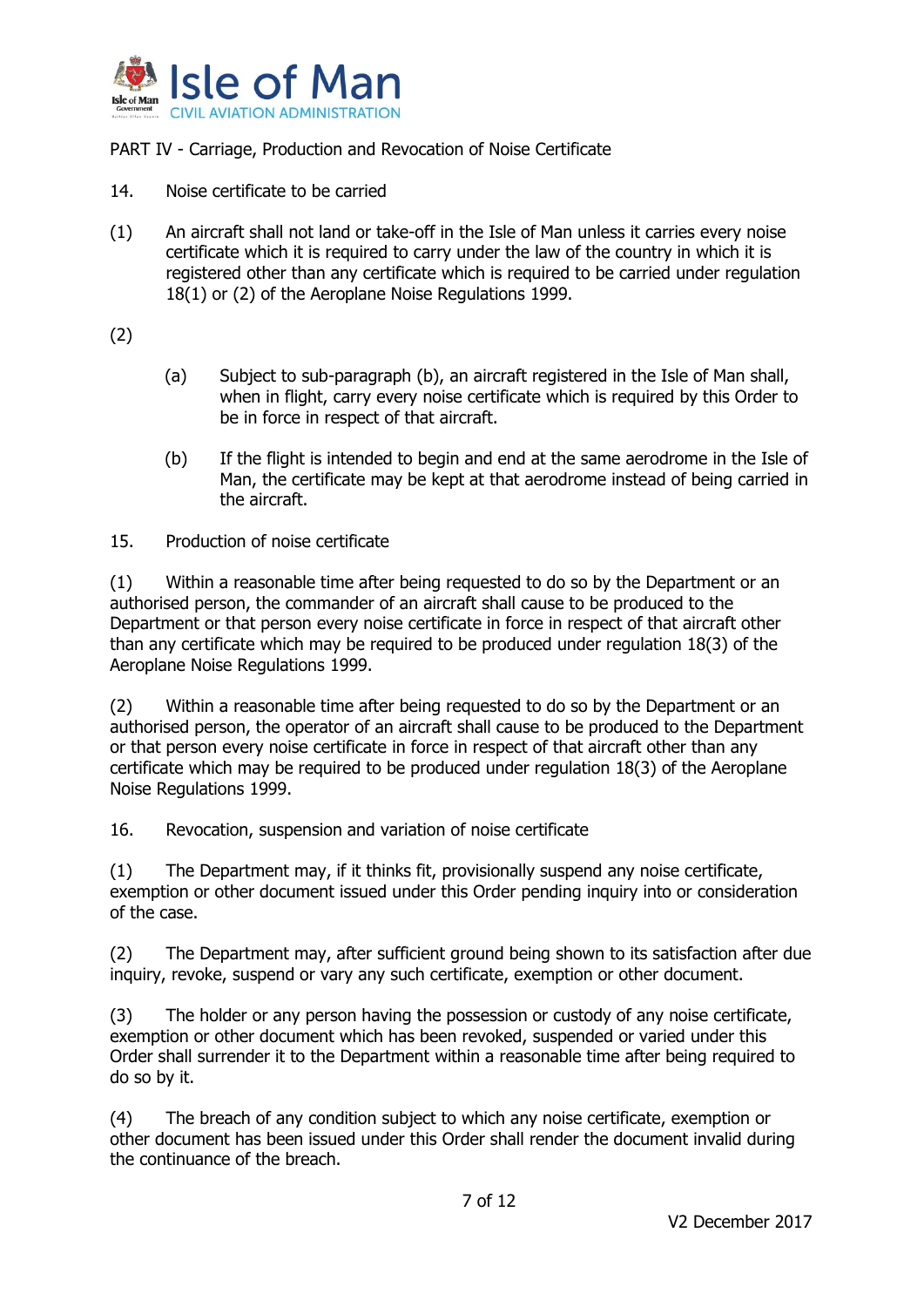

<span id="page-11-0"></span>PART V - Offences, Penalties and General

- <span id="page-11-1"></span>17. Offences in relation to noise certificates and emissions certification
- (1) A person shall not with intent to deceive
	- (a) use any noise certificate issued under this Order which has been revoked or suspended, or to which he is not entitled; or
	- (b) lend any such certificate to, or cause or permit it to be used by, any other person; or
	- (c) make any false representation for the purpose of procuring for himself or any other person the issue, renewal or variation of any such certificate or of emissions certification issued in accordance with article 11 of this Order.

(2) A person shall not purport to issue any noise certificate or emissions certification under this Order unless he has been authorised to do so by the Department.

<span id="page-11-2"></span>18. Power to prevent aircraft flying

(1) If it appears to the Department or an authorised person that any aircraft is intended or likely to be flown in such circumstances that articles 4(2), 8(2), 9(2) or 10(2) would be contravened, the Department or that authorised person may direct the operator or the commander of the aircraft that he is not to permit the aircraft to make the flight or any other flight of such description as may be specified in the direction, until the direction has been revoked by the Department or by an authorised person, and, if the aircraft is in the Isle of Man, the Department or that authorised person may take such steps as are necessary to detain the aircraft.

(2) The operator or, as the case may be, the commander of an aircraft shall comply with any direction given to him pursuant to paragraph (1), unless he has reasonable excuse.

(3) For the purposes of paragraph (1), the Department or any authorised person may enter upon and inspect any aircraft.

<span id="page-11-3"></span>19. Right of access to aerodromes and other places

(1) Subject to paragraph (2), for the purpose of ascertaining whether the provisions of this Order are being complied with, the Department and any authorised person shall have the right of access at all reasonable times to any aerodrome or any other place in the Isle of Man where an aeroplane has landed for the purpose of inspecting any aircraft or any document which it, or he, has power to demand under this Order, and for the purpose of detaining any aircraft under this Order.

#### <span id="page-11-4"></span>20. Obstruction of persons

A person shall not intentionally obstruct or impede any person acting in the exercise of his powers or the performance of his duties under this Order.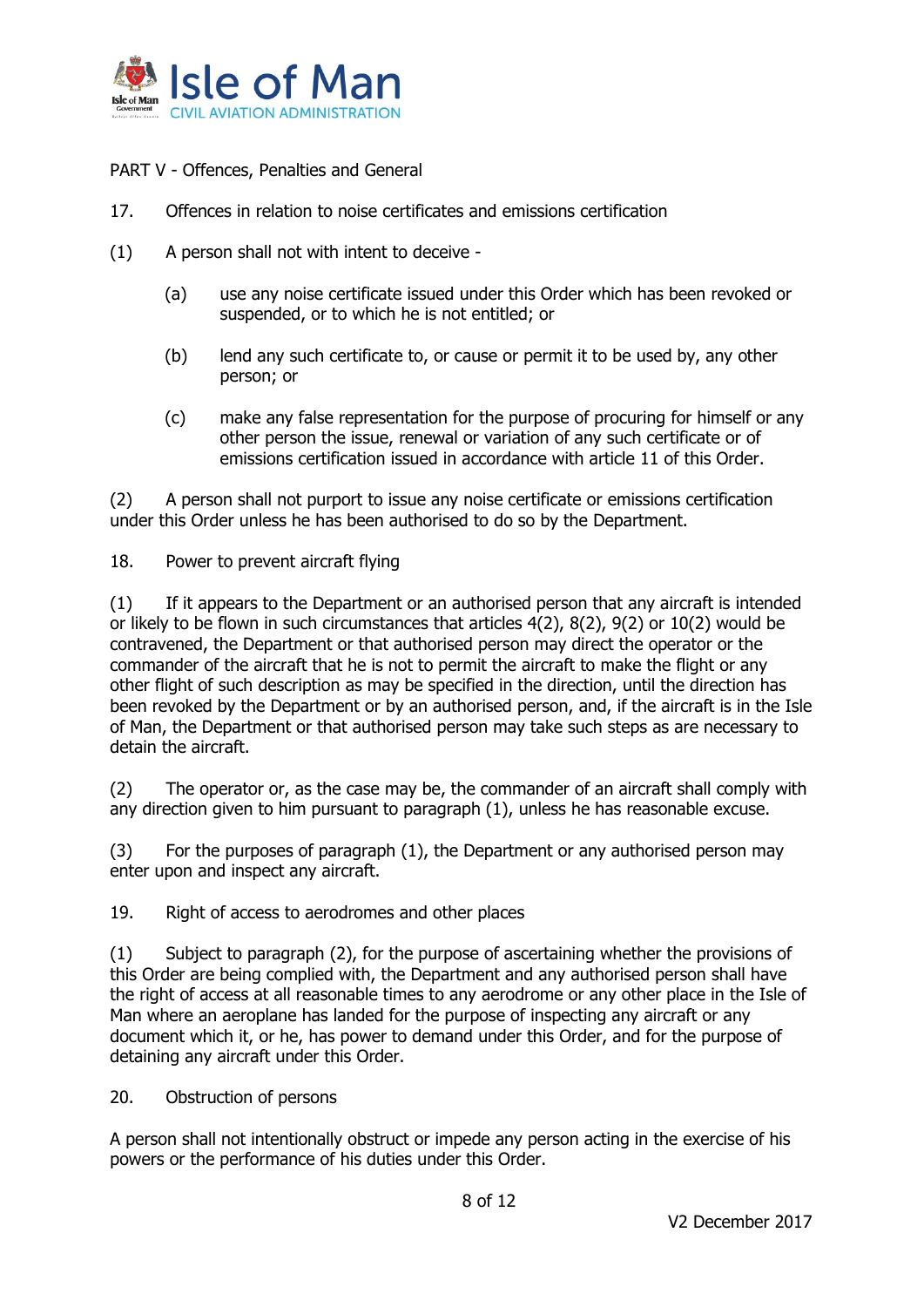

### <span id="page-12-0"></span>21. Penalties

(1) If any provision of this Order is contravened in relation to an aircraft the operator of that aircraft and the commander thereof shall (without prejudice to the liability of any other person under this Order for that contravention) be deemed for the purposes of the following provisions of this article to have contravened that provision unless he proves that the contravention occurred without his consent or connivance and that he exercised all due diligence to prevent the contravention.

(2) If it is proved that an act or omission of any person which would otherwise have been a contravention by that person of a provision of this Order was due to any cause not avoidable by the exercise of reasonable care by that person, the act or omission shall be deemed not to be a contravention by that person of that provision.

(3) If any person contravenes any provisions of this Order, not being a provision referred to in paragraph (4), he shall be guilty of an offence and liable on summary conviction to a fine not exceeding £1,000.

(4) If any person contravenes articles  $4(2)$ ,  $8(2)$ ,  $9(2)$ ,  $10(2)$ ,  $17$ ,  $18(2)$  or 20 he shall be guilty of an offence and liable on summary conviction to a fine not exceeding £5,000.

<span id="page-12-1"></span>22. Liability of persons other than principal offender

(1) Where an offence under this Order has been committed by a body corporate and is proved to have been committed with the consent or connivance of or to be attributable to any neglect on the part of any director, manager, secretary or other similar officer of the body corporate or any person who was purporting to act in any such capacity, he as well as the body corporate shall be guilty of that offence and be liable to be proceeded against and punished accordingly.

(2) Where the affairs of a body corporate are managed by its members, paragraph (1) shall apply in relation to the acts and defaults of a member in connection with his functions of management as if he were a director of the body corporate.

<span id="page-12-2"></span>23. Application of the Order to the Crown and visiting forces

(1) Subject to the following provisions of this article, the provisions of this Order shall apply to, or in relation to, aircraft belonging to or exclusively employed in the service of Her Majesty, as they apply to or in relation to other aircraft and for the purposes of such application the authority for the time being responsible on behalf of Her Majesty for the management of the aircraft shall be deemed to be the operator of the aircraft.

(2) Nothing in this article shall render liable to any penalty any authority responsible on behalf of Her Majesty for the management of any aircraft.

(3) The naval, military and air force authorities and members of any visiting force and any international headquarters and the members thereof and property held or used for the purpose of such a force or headquarters shall be exempt from the provisions of this Order to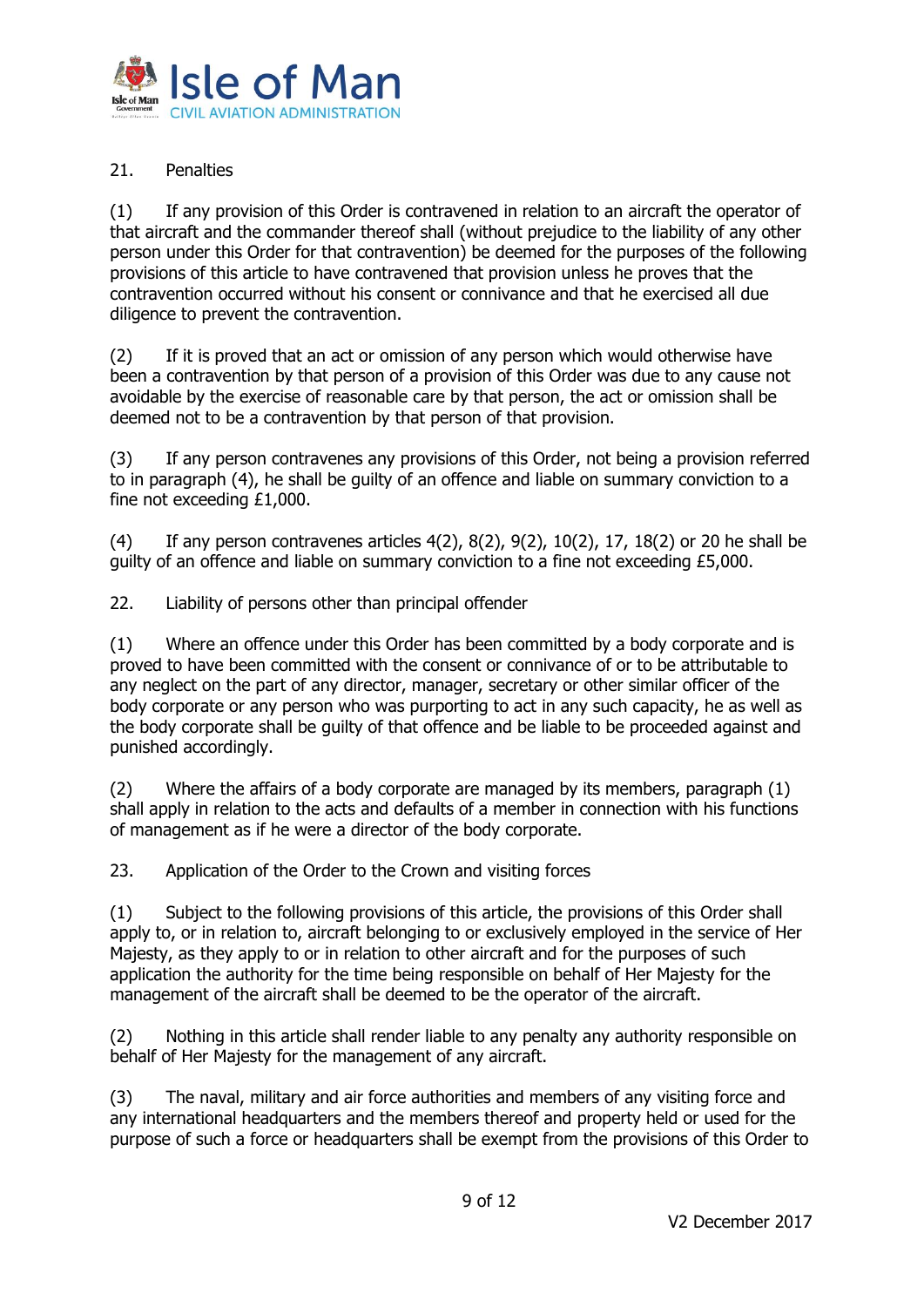

the same extent as if that force or headquarters formed part of the forces of Her Majesty raised in the United Kingdom and for the time being serving there.

- (4) Nothing in this Order shall apply to or in relation to any military aircraft.
- <span id="page-13-0"></span>24. Extra-territorial effect of the Order
- (1) Except where the context otherwise requires, the provisions of this Order
	- (a) insofar as they apply (whether by express reference of otherwise) to aircraft registered in the Isle of Man, shall apply to such aircraft wherever they may be;
	- (b) insofar as they apply as aforesaid to other aircraft shall apply to such aircraft when they are within the Isle of Man;
	- (c) insofar as they prohibit, require or regulate (whether by express reference or otherwise) the doing of anything by the commander of any aircraft registered in the Isle of Man, shall apply to him wherever he may be; and
	- (d) insofar as they prohibit, require or regulate as aforesaid the doing of anything in relation to any aircraft registered in the Isle of Man by other persons shall, where such persons are Commonwealth citizens, British protected persons or citizens of the Republic of Ireland, apply to them wherever they may be.

(2) Nothing in this article shall be construed as extending to make any person guilty of an offence in any case in which it is provided by section 3(1) of the British Nationality Act 1948 (which limits the criminal liability of citizens of certain countries) that that person shall not be guilty of an offence.

<span id="page-13-1"></span>25. Acceptance of reports

The Department may, for the purposes of this Order, accept reports furnished to it by a person whom it may approve, either absolutely or subject to such conditions as it thinks fit, as qualified to furnish such reports.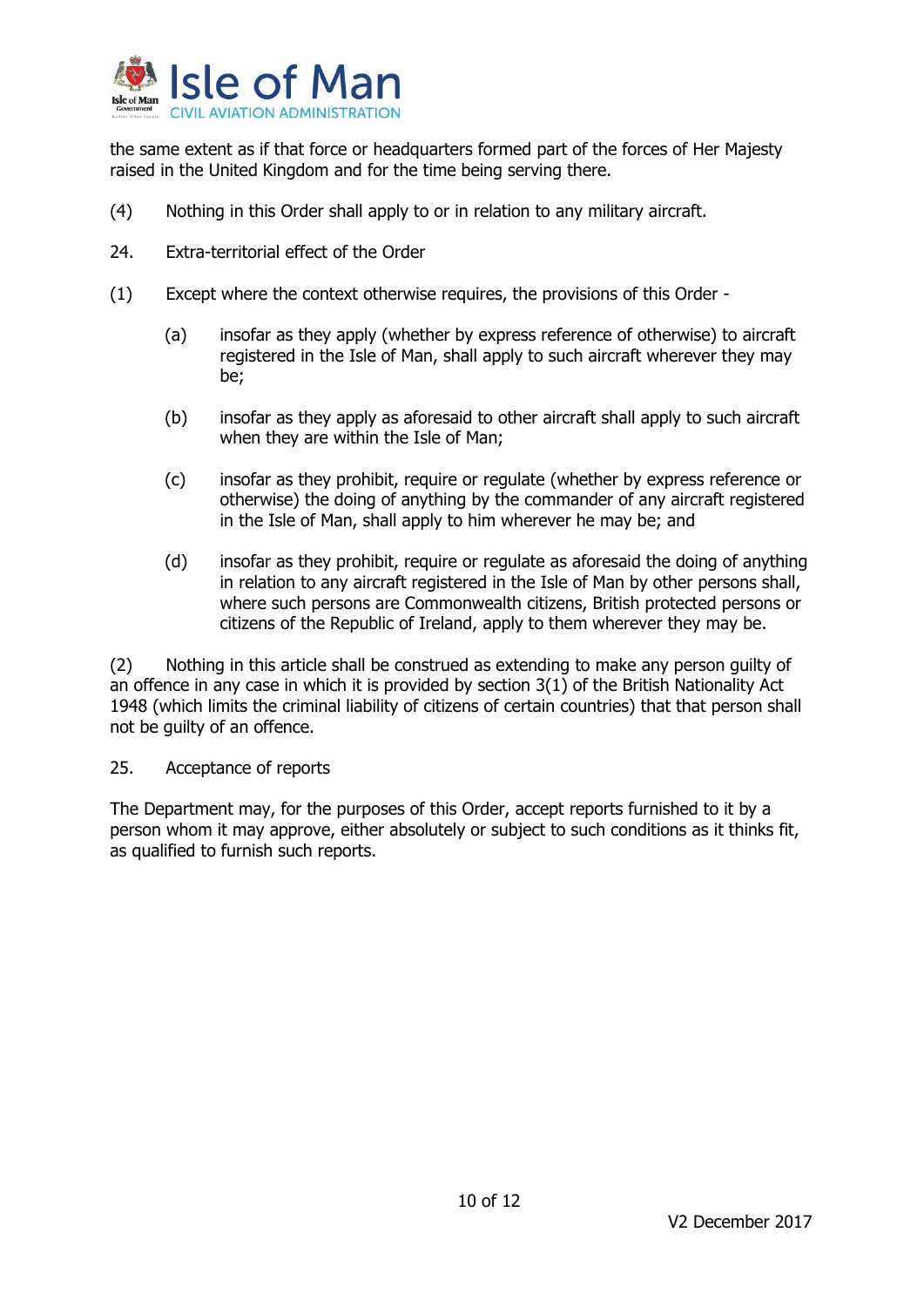

<span id="page-14-0"></span>SCHEDULE 1 [omitted]

<span id="page-14-1"></span>SCHEDULE 2 (Articles 4 and 5)

# TABLE

| (1) Description of Aircraft                                                                                                                                                                                                                                                                                                                                                                                                                                                                                                                                                                                                                                                                                                                                                                          | (2) Relevant Standards                                                                                                                                                                                                                                                                                          |
|------------------------------------------------------------------------------------------------------------------------------------------------------------------------------------------------------------------------------------------------------------------------------------------------------------------------------------------------------------------------------------------------------------------------------------------------------------------------------------------------------------------------------------------------------------------------------------------------------------------------------------------------------------------------------------------------------------------------------------------------------------------------------------------------------|-----------------------------------------------------------------------------------------------------------------------------------------------------------------------------------------------------------------------------------------------------------------------------------------------------------------|
| Supersonic aeroplanes                                                                                                                                                                                                                                                                                                                                                                                                                                                                                                                                                                                                                                                                                                                                                                                |                                                                                                                                                                                                                                                                                                                 |
| (1) Subject to article 5(5) every supersonic<br>aeroplane which in the opinion of the<br>Department- (a) conforms to a type in<br>respect of which the competent authority<br>received an application for a type certificate<br>before 1st January 1975 and did not reject<br>that application and in respect of which a<br>certificate was first issued on or after 26th<br>November 1981; or (b) conforms to a<br>derived version of such a type being an<br>aeroplane in respect of which the<br>competent authority received an application<br>for a change to the type design before 1st<br>January 1975 and did not reject that<br>application and in respect of which the<br>certificate of airworthiness for the individual<br>aeroplane was first issued on or after 26th<br>November 1981. | The noise made by the aeroplane shall be no<br>greater than that made by the first<br>certificated aeroplane of the type when the<br>noise level of the aeroplane is determined in<br>accordance with Appendix 1 of Volume 1 of<br>Annex 16 in the noise certification reference<br>conditions set out therein. |
| <b>Helicopters</b>                                                                                                                                                                                                                                                                                                                                                                                                                                                                                                                                                                                                                                                                                                                                                                                   |                                                                                                                                                                                                                                                                                                                 |
| (3) Subject to article 5(5) every helicopter<br>which does not fall within paragraph (4)<br>and which in the opinion of the<br>Department-                                                                                                                                                                                                                                                                                                                                                                                                                                                                                                                                                                                                                                                           |                                                                                                                                                                                                                                                                                                                 |
| (a) conforms to a type in respect of which<br>the competent authority received an<br>application for a type certificate on or after<br>1st August 1986 and did not reject that<br>application; or (b) conforms to a derived<br>version of a helicopter, being a derived<br>version in respect of which the competent<br>authority received an application to change<br>the type design on or after 1st August 1986<br>and did not reject that application.                                                                                                                                                                                                                                                                                                                                           | Part II, Chapter 8 of Volume I of Annex 16.                                                                                                                                                                                                                                                                     |